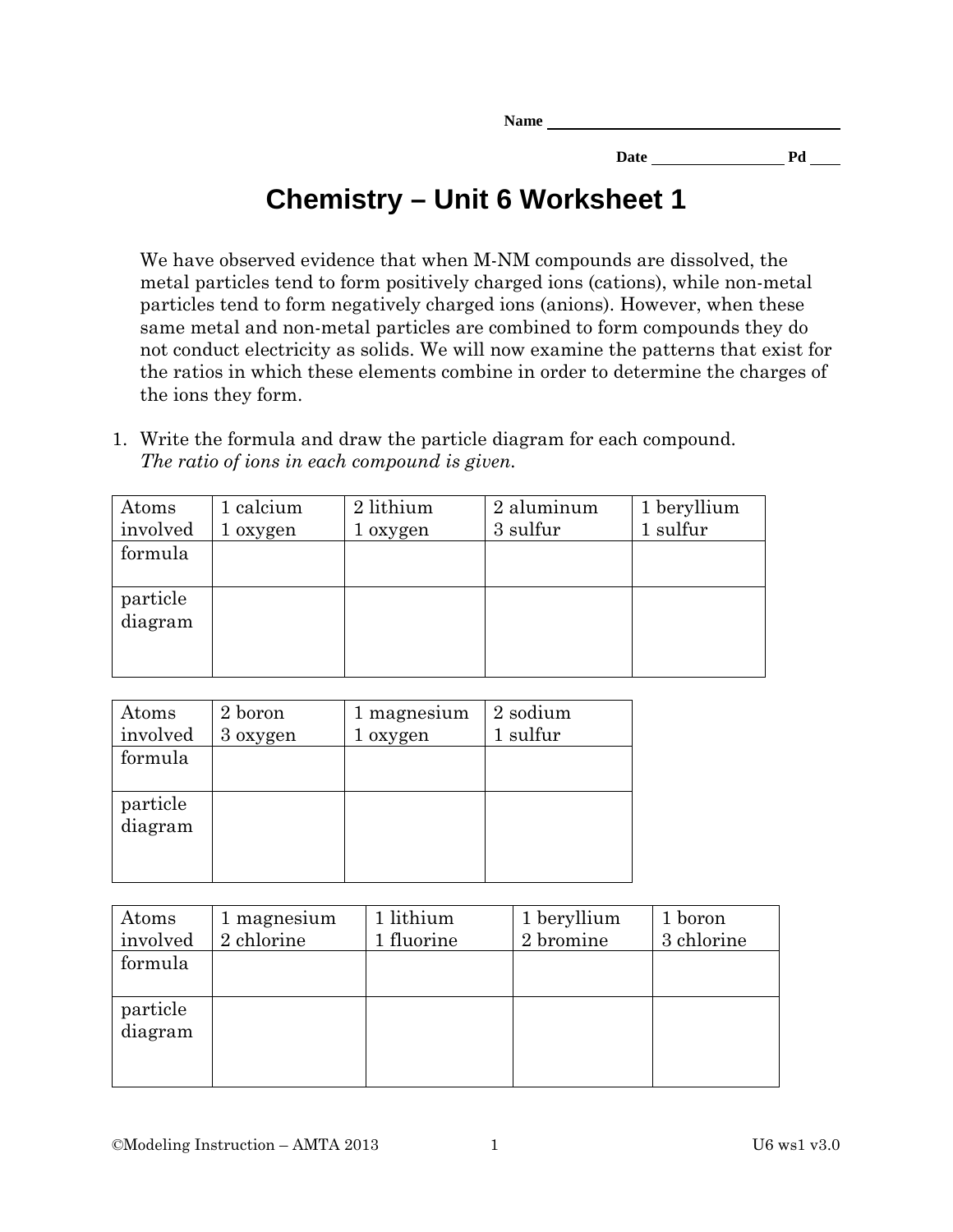| Atoms<br>involved   | 1 sodium<br>1 chlorine | 1 calcium<br>2 bromine | 1 aluminum<br>3 chlorine |
|---------------------|------------------------|------------------------|--------------------------|
| formula             |                        |                        |                          |
| particle<br>diagram |                        |                        |                          |

2. Write each formula from Question 1 in the boxes corresponding to its elements. For example, the compound formed from sodium and sulfur have been written in the box for sodium and in the box for sulfur. Now add the rest.

| 1A                                  |                         |                       |                                           |                              |                            |                          | 8A                             |
|-------------------------------------|-------------------------|-----------------------|-------------------------------------------|------------------------------|----------------------------|--------------------------|--------------------------------|
| Hydrogen<br>$\overline{\mathsf{H}}$ |                         |                       |                                           |                              |                            |                          | Helium<br>$\overline{2}$<br>He |
|                                     | 2A                      | 3A                    | 4A                                        | 5A                           | 6A                         | 7A                       |                                |
| Lithium<br>$\mathfrak{Z}$<br>Li     | Beryllium<br>4<br>Be    | Boron<br>5<br>$\sf B$ | Carbon<br>$\boldsymbol{6}$<br>$\mathsf C$ | Nitrogen<br>7<br>${\sf N}$   | Oxygen<br>8<br>$\mathbf 0$ | Fluorine<br>9<br>F       | Neon<br>$10\,$<br>Ne           |
| Sodium<br>11<br>Na <sub>2</sub> S   | Magnesium<br>12<br>Mg   | Aluminum<br>13<br>AI  | Silicon<br>$14$<br>Si                     | Phosphorus<br>$\frac{15}{P}$ | Sulfur<br>16<br>$Na2S$     | Chlorine<br>$17\,$<br>CI | Argon<br>$18$<br>Ar            |
| Potassium<br>19<br>$\sf K$          | Calcium<br>$20\,$<br>Ca | Gallium<br>31<br>Ga   | Germanium<br>32<br>Ge                     | Arsenic<br>33<br>As          | Selenium<br>$34\,$<br>Se   | Bromine<br>35<br>Br      | Krypton<br>36<br>Kr            |